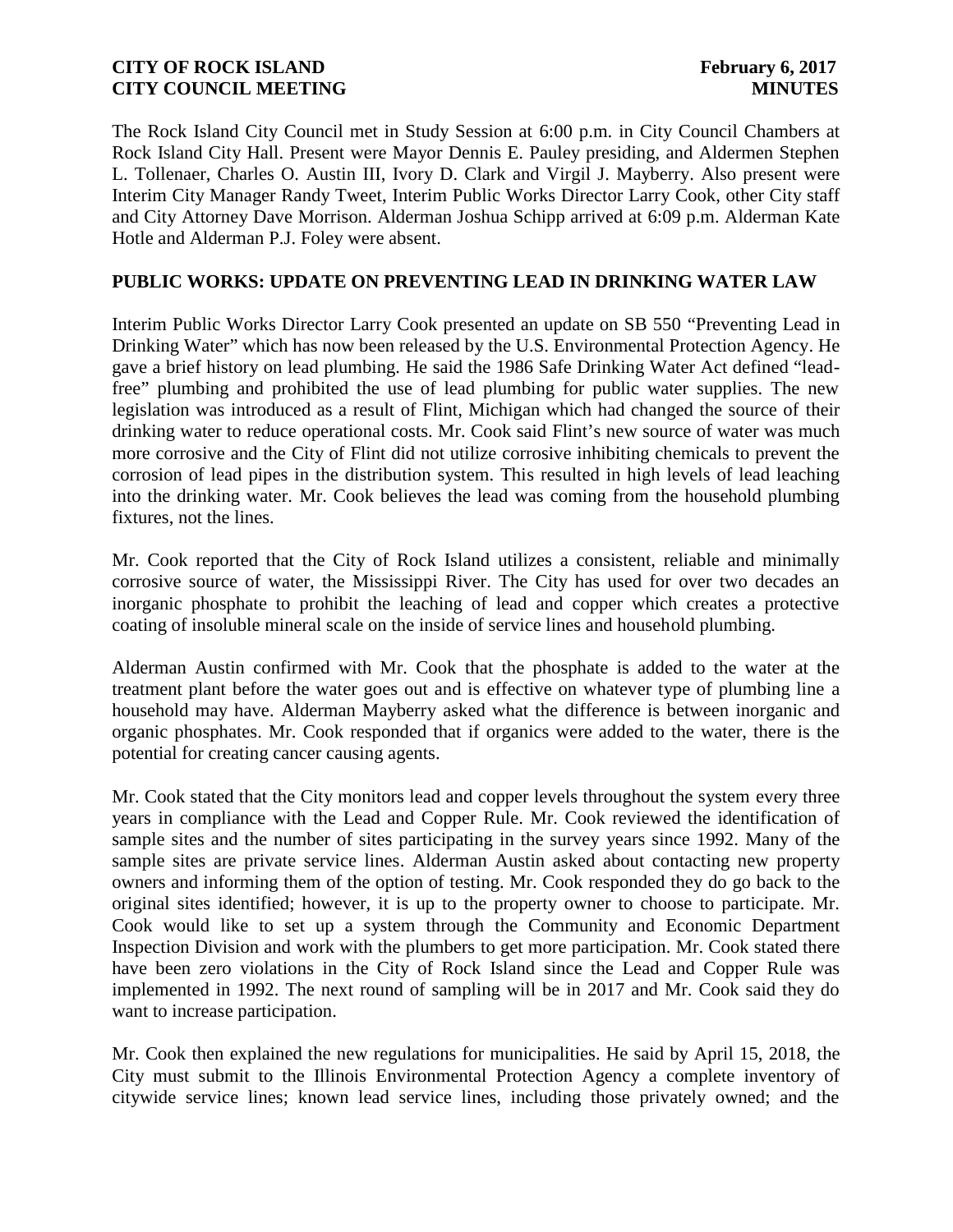number of lead service lines added from the previous year if new locations have been identified. The inventory must also be submitted annually until all the lead is removed.

Mr. Cook said the new regulations require municipalities to provide written notification fourteen days prior to any planned work in areas of known or suspected lead service lines to all affected residents. If work is being done on an emergency basis, notification must be as soon as possible, including best mitigating practices prior to beginning work. Mr. Cook reported that this year, the door hangar notification was changed to provide more information. He also stated that municipalities must notify affected residents when their water meter is being repaired or replaced at the time the work is performed.

Mr. Cook said there are new regulations for schools. Schools built before January 1, 2000 where K through  $5<sup>th</sup>$  graders are present, must test all sources used for drinking and cooking. In Rock Island, the only school that will be exempt is the Center for Math and Science. For schools built before January 1, 1987, they must comply by December 31, 2017 with completing the sampling process. Alderman Austin asked about the financial burden this will place on the schools. Mr. Cook stated they are assisting the schools with identifying the number of fixtures in the schools that will need to be tested. Only fixtures where the water is used for drinking or cooking must be tested. He said the lead testing company is charging \$20 per sample; two samples are required from each fixture.

Mr. Cook said that schools have multiple options for paying for the testing: life safety funds, the property tax levy for tort liability or inter-fund transfers. Alderman Austin asked if the new 1% facilities sales tax could be used. Mr. Cook said he was not sure. Mr. Cook reported on the schools' notification requirements if a sample exceeds 5 ppb of lead: parents must be notified of the location and source exceeding 5 ppb; ways to mitigate the risk; and the hazards of lead in drinking water. Mr. Cook stated if the results are less than 5 ppb, schools may use the school website to notify parents. He also said if there are no violations, he wants parents to know that as well.

Mr. Cook reported that for day care centers, the new regulations do not require any action currently. On or about January 1, 2018, the Department of Children and Family Services shall adopt rules that determine procedures and standards in assessing the levels of lead in water in licensed day care centers, day care homes and group day care homes built prior to January 1, 2000 and that serve children under six years. The adoption of these rules will then become part of the license renewal application process.

Mr. Cook distributed three samples of pipe: lead, copper and galvanized metal. He also showed pictures of various pipes and ways to identify lead pipes. He explained how to use a magnet or a scratch test to identify lead pipes and service lines. Alderman Tollenaer asked if copper was bad. Mr. Cook replied that it does not leach to the degree that lead does; however, it is regulated and at high enough doses, copper is toxic. Alderman Mayberry asked about the "Y" facility. Mayor Pauley replied they have a day care center there. Mr. Cook said it will be a challenge to identify all of the day care centers, especially the ones in homes. Service lines larger than one inch are typically not lead pipes.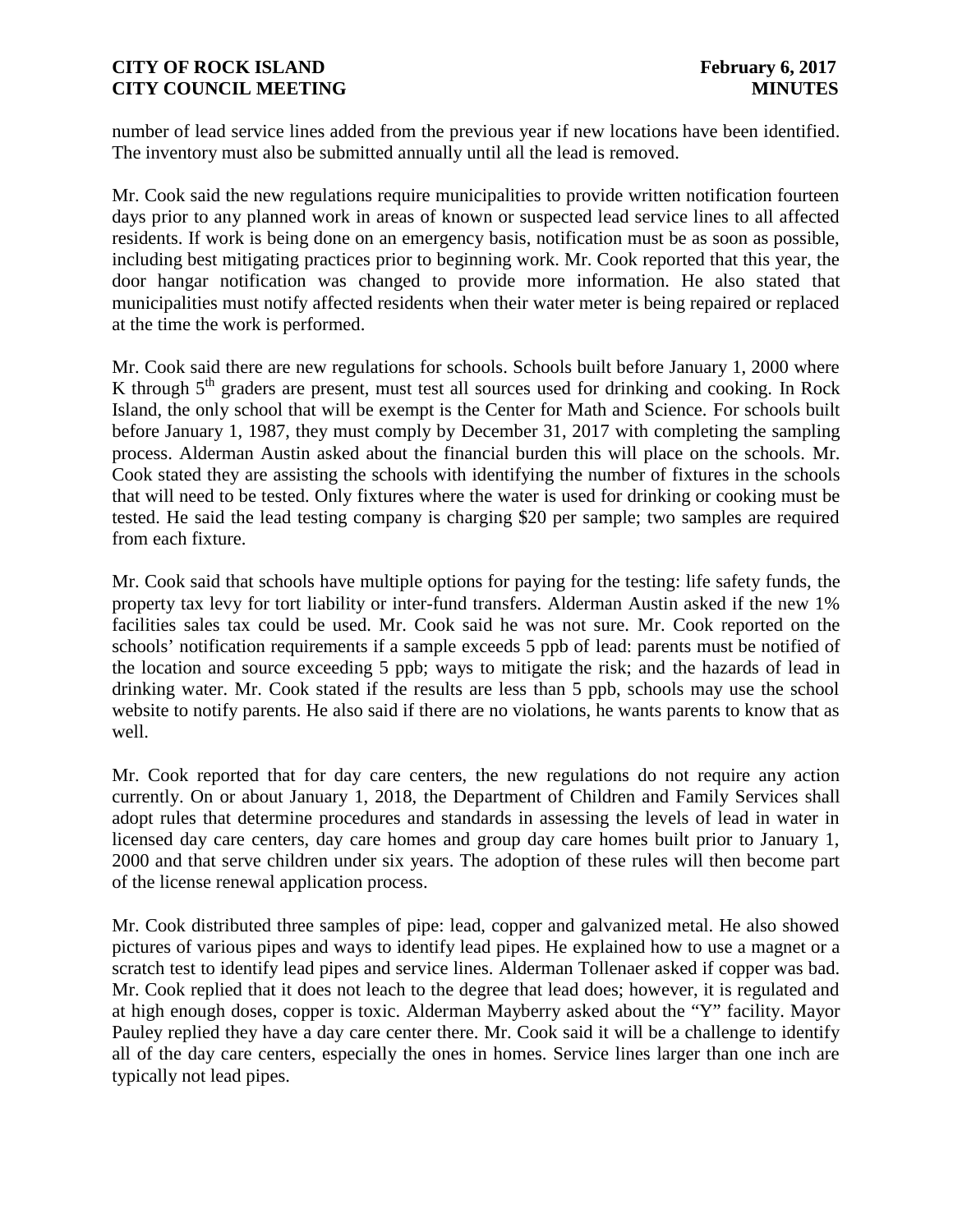Mr. Cook explained the City's pro-active plan of action with regard to the new regulations. The Public Works Department will need to identify all City facilities that host children's programs. RIFAC runs a pre-school and must comply with the regulations. Seventeen fixtures at RIFAC have been identified that need to be tested. The Martin Luther King Center is not required to comply, but it is recommended that testing be done. Seven fixtures at the King Center have been identified and will be tested. The three City libraries are also not required, but the City will identify the fixtures that are sources of potable water and will test them.

Mr. Cook said the Department will assist the Rock Island School District with educating them about the legislation requirements, instructing them on the proper sampling technique and assisting with the interpretation of sample results. However, Mr. Cook said testing is the responsibility of the school district. Alderman Austin asked if the department is working with the parochial schools too. Mr. Cook said yes.

Mr. Cook stated that when the new regulations are published, the department will consider holding meetings with day care owners to educate them on the legislation requirements; instruct them on proper sampling technique; and assist with the interpretation of sample results.

Alderman Austin commented that it was a very thorough presentation. Alderman Tollenaer asked if it helps to run the faucet. Mr. Cook said the highest lead exposure comes when the faucet is first turned on. He explained the testing procedure requires 16 to 18 hours of no use with the fixture and the first run of water from the faucet is captured in the sample bottle; then after a wait period of 30 seconds, the second sample is taken. Two tests are done from each fixture at a cost of \$40 per fixture. The Council asked to be kept up to date on the issue.

# **ADJOURNMENT**

A motion made by Alderman Schipp and seconded by Alderman Mayberry to adjourn the meeting carried by the following Aye and No vote. Those voting aye being: Alderman Tollenaer, Alderman Schipp, Alderman Austin; Alderman Clark and Alderman Mayberry; those voting No, none. The meeting was adjourned at 6:22 p.m.

Judith H. Gilbert, City Clerk

\_\_\_\_\_\_\_\_\_\_\_\_\_\_\_\_\_\_\_\_\_\_\_\_\_\_\_\_\_\_\_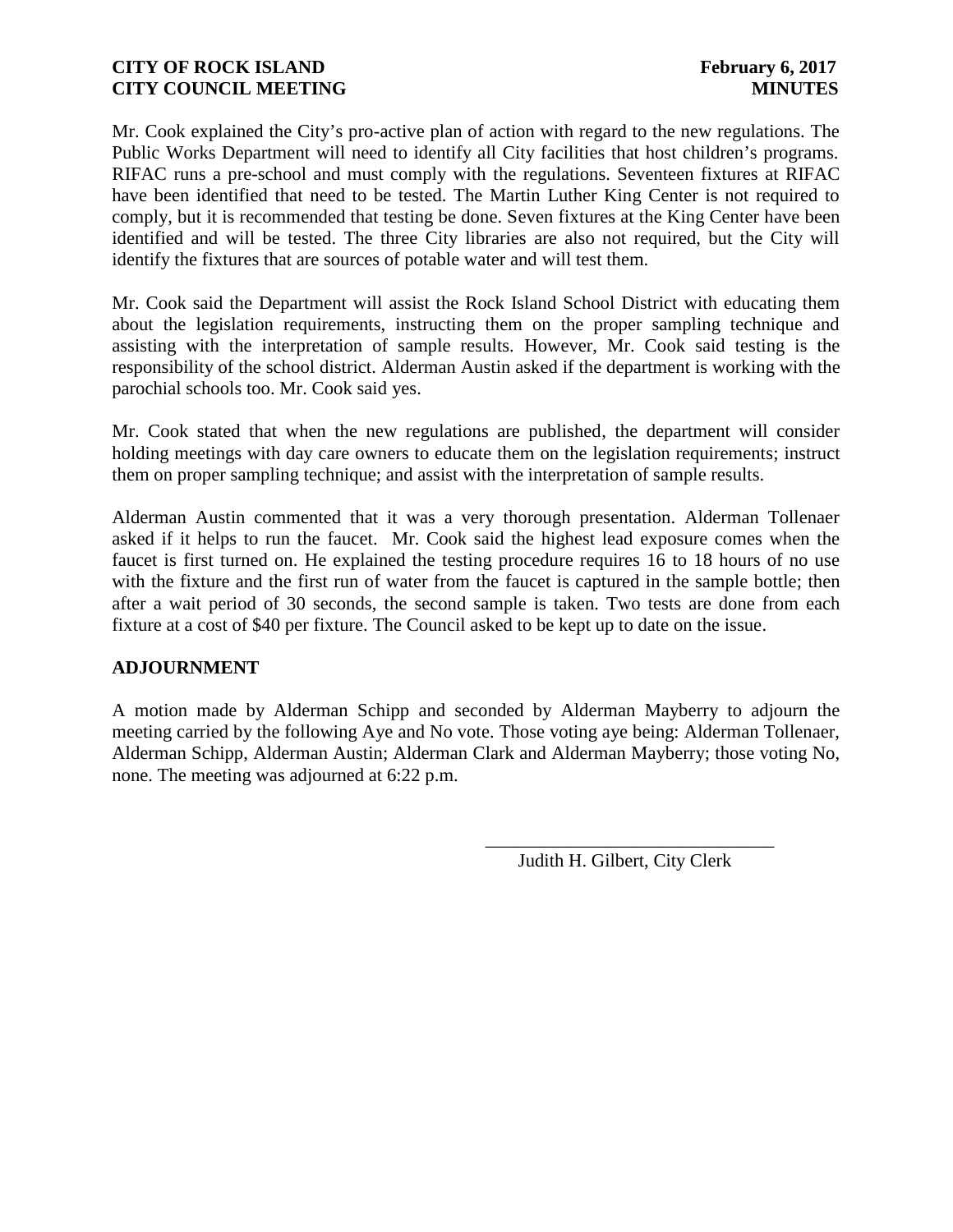Rock Island City Council met in regular session at 6:45 p.m. in Council Chambers of Rock Island City Hall. Present were Mayor Dennis E. Pauley presiding, and Aldermen Stephen L. Tollenaer, Kate Hotle, Joshua Schipp, Charles O. Austin III, Ivory D. Clark, Virgil J. Mayberry and P.J. Foley. Also present were Interim City Manager Randy Tweet and City Attorney Dave Morrison.

Introductory Proceedings

Mayor Pauley called the meeting to order and led in the Pledge of Allegiance. Alderman Austin gave the Invocation.

## Agenda Item #5 **Minutes of the meeting of January 23, 2017.**

It was moved by Alderman Austin and seconded by Alderman Hotle to approve the Minutes of the meeting of January 23, 2017 as printed. The motion carried by the following Aye and No vote; those voting Aye being; Alderman Tollenaer, Alderman Hotle, Alderman Schipp, Alderman Austin, Alderman Clark, Alderman Mayberry and Alderman Foley; those voting No, none.

#### Agenda Item #6 **Update Rock Island by Mayor Dennis E. Pauley.**

Jazz Combos Concert – Augustana's small jazz combos will perform their winter concert in Larson Hall within the Bergendoff Hall of Fine Arts on Wednesday, February 8, 2017 at 8:00 p.m. The event is free. For more information, please call (309) 794-7323.

Southwest Branch Family Craft Night – The City of Rock Island's Southwest Branch Library will hold a craft night on Valentine's Night, February 14, 2017 from 6:00 p.m to 7:00 p.m. Make something fun with your family or your sweetheart. The event is free but registration is required. Please call (309) 732-7338 to reserve a spot or visit. www.rigov.org.

Blackhawk Park Valentine - Head out to Watch Tower Lodge at Black Hawk State Historic Site on Tuesday, February 14, from 6:30 p.m. - 8:30 p.m. You can go for a stroll on a luminary-lit trail or just go into the Lodge and keep warm by the fire while enjoying fresh donuts and cider or hot cocoa. There will be music provided by Just4Fun.This is a fun event for singles, couples and families. The event is free. For more information, call (309) 788-9536.

Local History Series at Hauberg - On Thursday, February 16, 2017 the Hauberg Center will welcome local historian Linda Anderson as she discusses the works of architect Olof Cervin who prepared designs for over 400 homes in Rock Island, Moline and East Moline. These homes were built for the purpose of filling them with Rock Island Arsenal workers, who at the time were preparing for World War I. Cervin also designed office buildings, large factories, ornate theaters and beautiful churches. Join us from 7:00 p.m. to 8:00 p.m. and learn more about Olof Cervin and his lasting impact on the architectural fabric of Rock Island. Admission is \$5.00 dollars and members of Friends of Hauberg get in for free.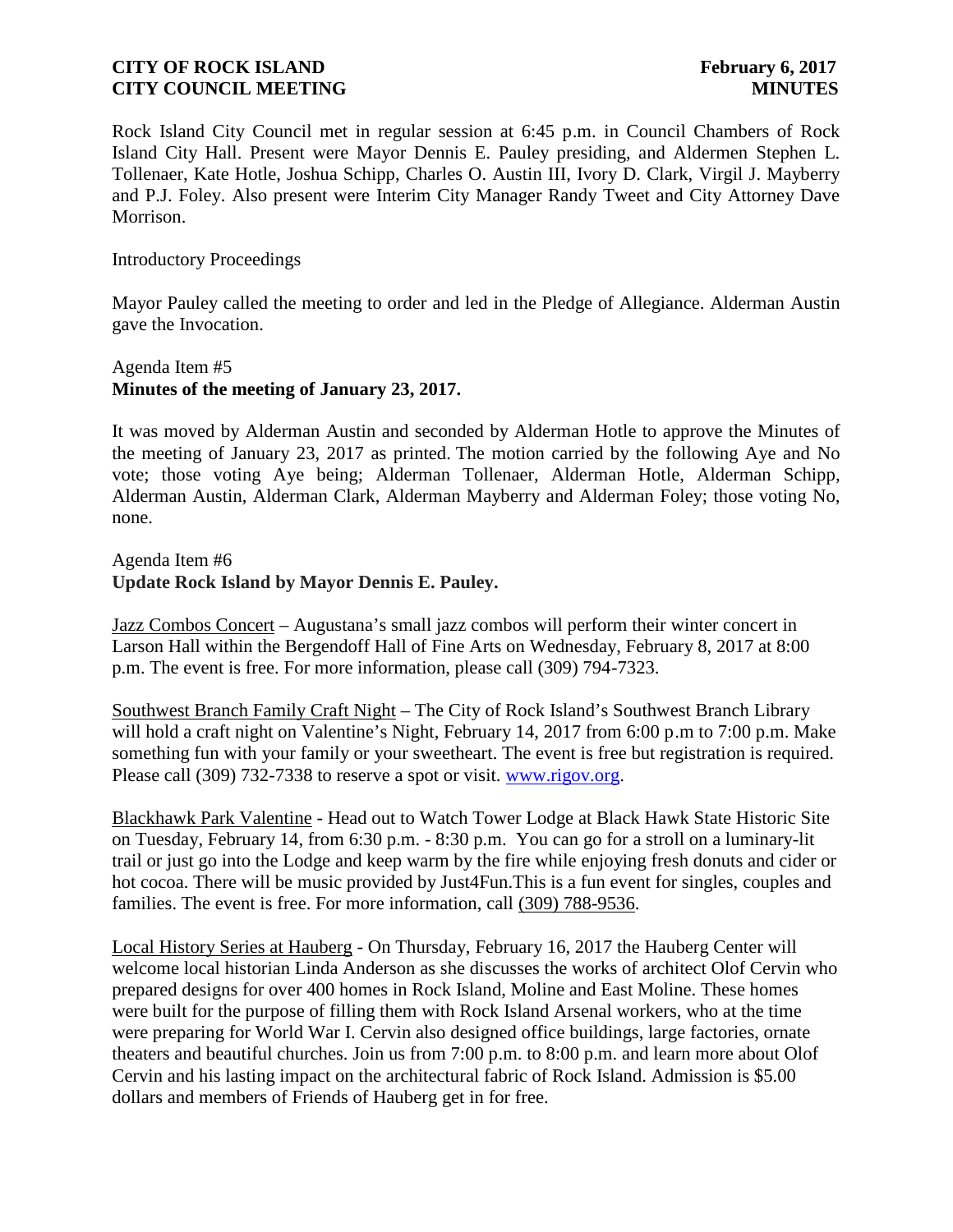The 2017 Outdoor Show – The Outdoor Show will be coming to the Quad City Expo Center February 16 through February 19, 2017. Hours are Thursday, 4:00 p.m. to 8:00 p.m., Friday 12:00 p.m. to 8:00 p.m., Saturday 9:00 a.m. to 8:00 p.m. and Sunday 10:00 a.m. to 4:00 p.m. Adults are \$8.00, kids between ages of 6 and 15 are \$1.00 and kids under 6 are free. Advance tickets are available online at www.qccaexpocenter.com.

Alderman Mayberry reported on Rock Island High School graduate Chasson Randle who achieved his dream of playing for the NBA; he recently signed a three year contract. Alderman Mayberry said that Mr. Randle was a straight "A" student and president of his high school class and went on to Stanford University. Alderman Mayberry said Mr. Randle always says he is from Rock Island and is thankful for all of the support he receives from Rock Island. Alderman Mayberry wanted to commend Mr. Randle for all of his accomplishments and for being pro- Rock Island.

#### Agenda Item #7

**Public Hearing on a request from Marie H. Glines for an amendment to an approved Special Use Permit to change the name on the Special Use Permit to Marie H. Glines, maintain the four apartments and existing 4 square foot unlighted freestanding sign and allow use of the former first floor auditorium space to be used as a studio for conducting music lessons and small concerts at 1808 7th Avenue.**

Mayor Pauley closed the regular meeting at 6:50 p.m. and opened a Public Hearing on a request from Marie H. Glines for an amendment to an approved Special Use Permit to change the name on the Special Use Permit to Marie H. Glines, maintain the four apartments and existing 4 square foot unlighted freestanding sign and allow use of the former first floor auditorium space to be used as a studio for conducting music lessons and small concerts at  $18087<sup>th</sup>$  Avenue.

Ms. Marie H. Glines stepped forward. She would like to use the first floor space to help starving artists with a space to practice their music. Her partner passed away last year and Ms. Glines is now the sole owner of the property. Mayor Pauley confirmed that she wanted the Special Use Permit in her name; to maintain the four apartments; to maintain the existing freestanding unlighted sign; and to allow use of the first floor auditorium space to be used as a studio for conducting music lessons and small concerts at  $18087<sup>th</sup>$  Avenue.

Alderman Hotle said the property is in her ward and she has not had any complaints.

Mayor Pauley inquired as to whether there was anyone who wished to speak in favor of the amendment to the approved special use permit. No one stepped forward.

Mayor Pauley then inquired as to whether there was anyone who wished to speak in opposition to the amendment to the approved special use permit. No one stepped forward.

With no person present to speak in favor of or in opposition to the amendment to the approved special use permit, Mayor Pauley closed the Public Hearing and reconvened the regular meeting at 6:54 p.m.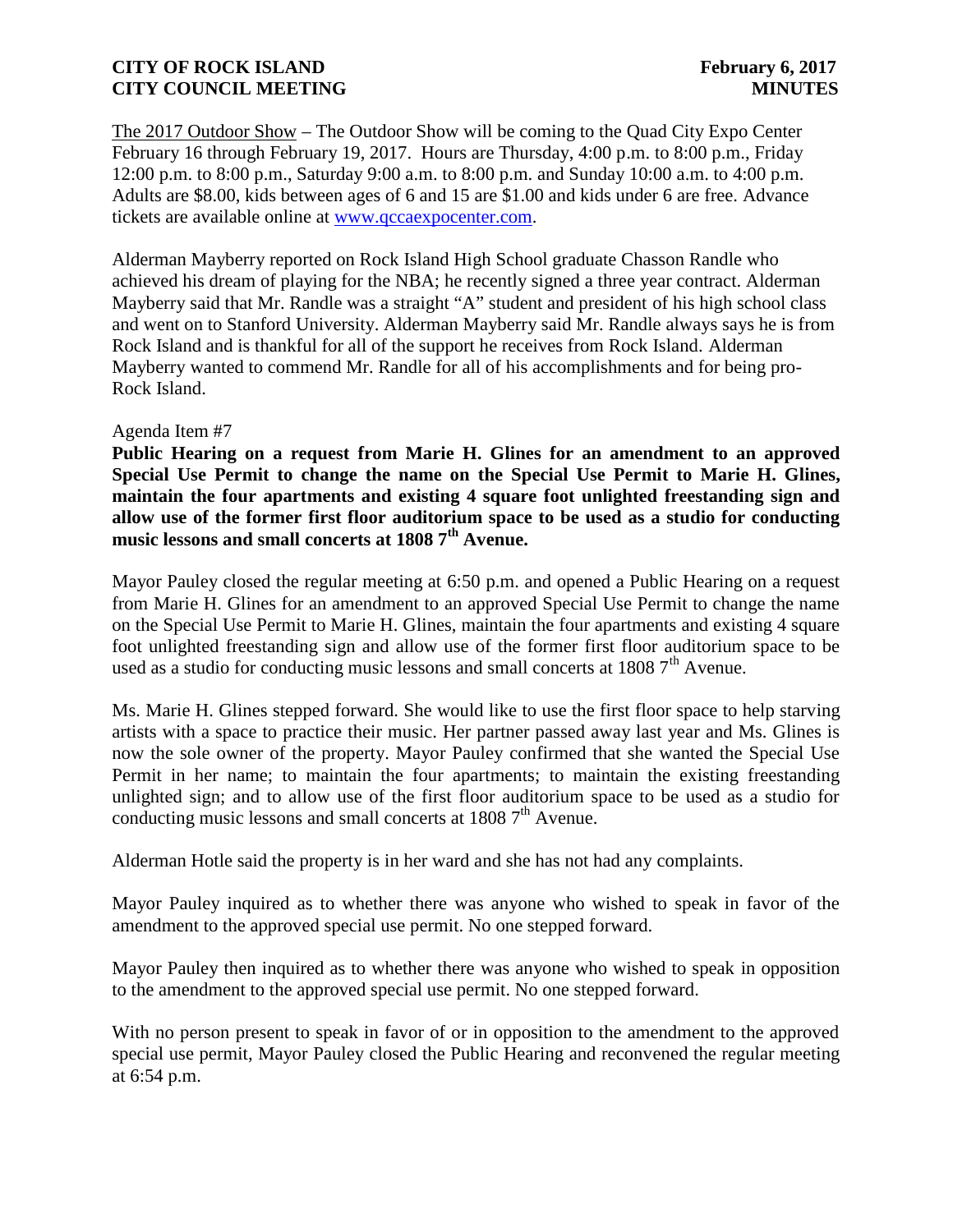It was moved by Alderman Hotle and seconded by Alderman Mayberry to approve the amendment to the special use permit as recommended, subject to the stipulations as stated in the report and refer to the City Attorney for an ordinance. The motion carried by the following Aye and No vote; those voting Aye being; Alderman Tollenaer, Alderman Hotle, Alderman Schipp, Alderman Austin, Alderman Clark, Alderman Mayberry and Alderman Foley; those voting No, none.

#### Agenda Item #8

### **A Special Ordinance amending Chapter 3, Section 3-11(i) and Chapter 8, Article III, Division 2, Section 8-97 of the Code of Ordinances as it relates to gambling devices and video gaming licenses.**

It was moved by Alderman Schipp and seconded by Alderman Hotle to consider, suspend the rules and pass the ordinance. The motion carried by the following Aye and No vote; those voting Aye being; Alderman Tollenaer, Alderman Hotle, Alderman Schipp, Alderman Austin, Alderman Clark, Alderman Mayberry and Alderman Foley; those voting No, none.

#### Agenda Item #9

## **A Special Ordinance amending Chapter 6, Article II of the Code of Ordinances by adding Section 6-25 as it relates to System Inspection Records.**

It was moved by Alderman Hotle and seconded by Alderman Schipp to consider, suspend the rules and pass the ordinance. The motion carried by the following Aye and No vote; those voting Aye being; Alderman Tollenaer, Alderman Hotle, Alderman Schipp, Alderman Austin, Alderman Clark, Alderman Mayberry and Alderman Foley; those voting No, none.

### Agenda Item #10 **CLAIMS**

It was moved by Alderman Austin and seconded by Alderman Schipp to accept the following reports and authorize payments as recommended. The motion carried by the following Aye and No vote; those voting Aye being; Alderman Tollenaer, Alderman Hotle, Alderman Schipp, Alderman Austin, Alderman Clark, Alderman Mayberry and Alderman Foley; those voting No, none.

a. Report from the Human Resources Department regarding payment in the amount of \$12,430.59 to Dave Morrison of Rock Island, IL for legal services rendered for the month of January.

b. Report from the Human Resources Department regarding payment in the amount of \$683.02 to State Farm Insurance of Atlanta, GA for General Liability claim.

c. Report from the Human Resources Department regarding payment in the amount of \$35,000 to the Law Offices of Michael P Schmiege PC for General Liability claim.

d. Report from the Human Resources Department regarding payment in the amount of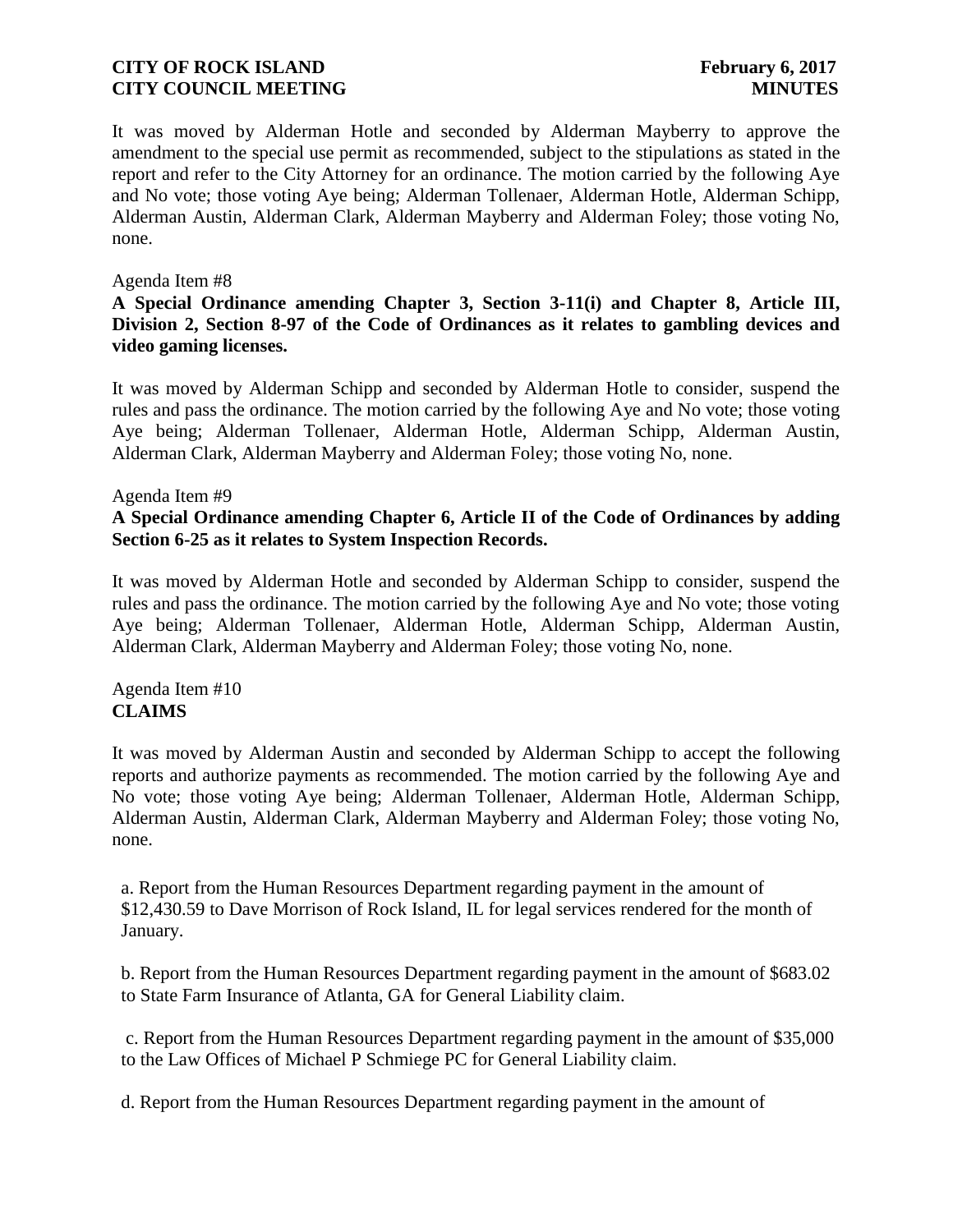\$2,280.01 to Vincent McClean for General Liability claim.

e. Report from the Information Technology Department regarding payment in the amount of \$16,093.43 to the Rock Island County Sheriff's Office for the City of Rock Island's share of the OSSI Records Management Software annual maintenance for the year from January 1, 2017 through December 31, 2017.

f. Report from the Information Technology Department regarding payment in the amount of \$42,501.71 to Harris Computer Systems of Chicago, IL for the NorthStar System utility billing software maintenance from April 1, 2017 through March 31, 2018.

g. Report from the Information Technology Department regarding payment in the amount of \$53,913.44 to Harris Computer Systems of Chicago, IL for the GEMS-FMS/HRMS financial and human resources systems software maintenance from April 1, 2017 through March 31, 2018.

h. Report from the Public Works Department regarding payment #1 in the amount of \$136.302.58 to Summit Electric, LLC of Moline, IL for 2016 Water Treatment Plant, Electrical Transformer Upgrades, Phase 1 for services provided from December 12, 2016 through January 26, 2017.

#### Agenda Item #11

Claims for the weeks of January 20 through January 26 in the amount of \$535,591.93 and January 27 through February 2 in the amount of \$542,539.98 and payroll for the weeks of January 16 through January 29 in the amount of \$1,476,027.84.

It was moved by Alderman Clark and seconded by Alderman Austin to allow the claims and payroll. The motion carried by the following Aye and No vote; those voting Aye being; Alderman Tollenaer, Alderman Hotle, Alderman Schipp, Alderman Austin, Alderman Clark, Alderman Mayberry and Alderman Foley; those voting No, none.

Agenda Item #12

# **Report from the Public Works Department regarding the State Contract purchase of a 2017 Ford F250 4x4 pickup from Landmark Ford Inc. of Springfield, IL in the amount of \$26,734.00.**

It was moved by Alderman Hotle and seconded by Alderman Schipp to approve the purchase as recommended. The motion carried by the following Aye and No vote; those voting Aye being; Alderman Tollenaer, Alderman Hotle, Alderman Schipp, Alderman Austin, Alderman Clark, Alderman Mayberry and Alderman Foley; those voting No, none.

#### Agenda Item #13

**Report from the Information Technology Department regarding the purchase of an upgrade to the MSGovern software used for business licenses, permits and inspections from Harris Govern of Allen, TX in the amount of \$7,875.00.**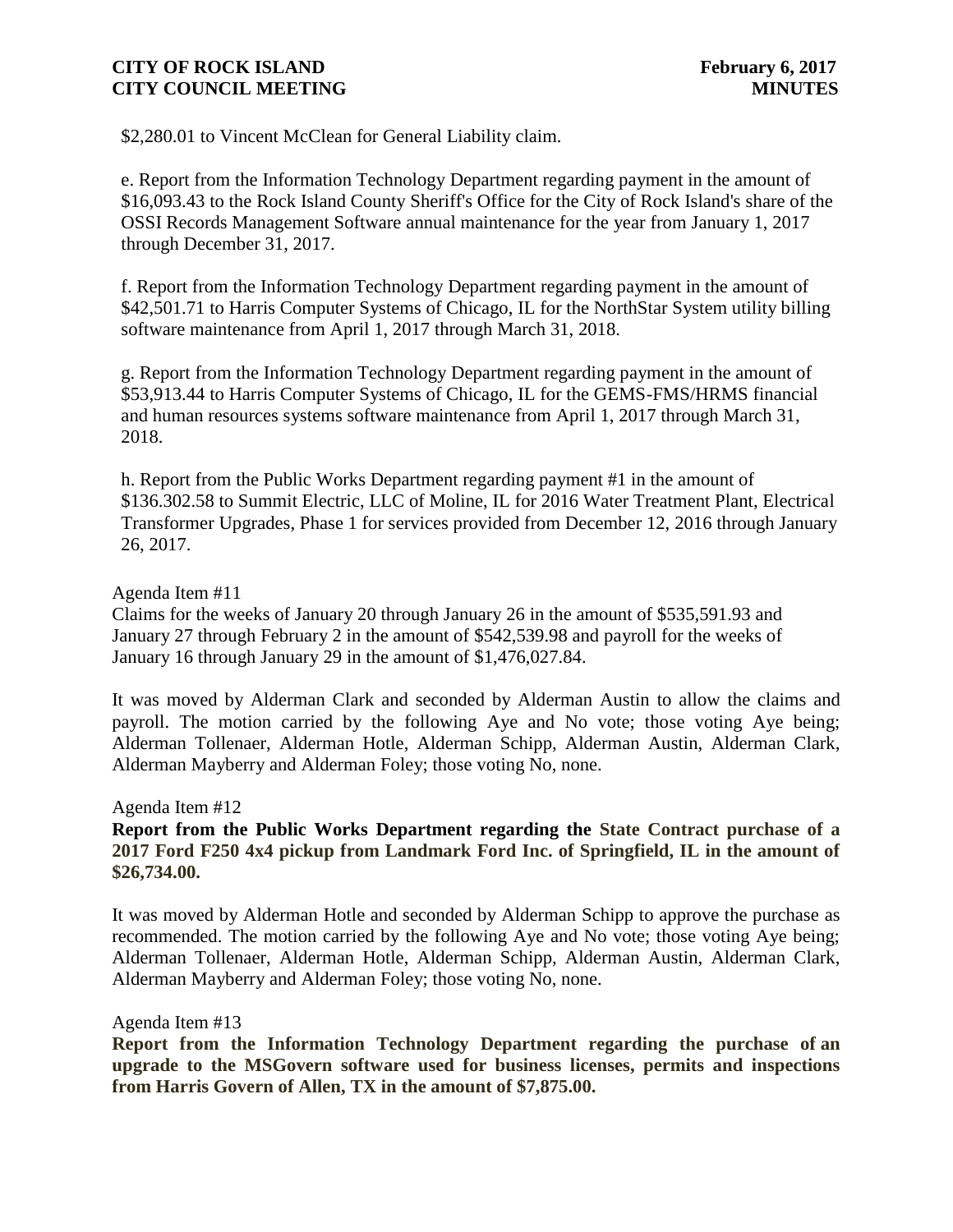It was moved by Alderman Austin and seconded by Alderman Schipp to approve the purchase as recommended and authorize the City Manager to sign the agreement. The motion carried by the following Aye and No vote; those voting Aye being; Alderman Tollenaer, Alderman Hotle, Alderman Schipp, Alderman Austin, Alderman Clark, Alderman Mayberry and Alderman Foley; those voting No, none.

#### Agenda Item #14

**Report from the Public Works Department regarding bids for emergency repairs for two Southwest Rock Island internal pressure regulating valves, recommending the bid be awarded to Valley Construction, Inc. of Rock Island, IL in the amount of \$39,565.00.**

It was moved by Alderman Tollenaer and seconded by Alderman Hotle to award the bid as recommended and authorize the City Manager to execute the proposal. The motion carried by the following Aye and No vote; those voting Aye being; Alderman Tollenaer, Alderman Hotle, Alderman Schipp, Alderman Austin, Alderman Clark, Alderman Mayberry and Alderman Foley; those voting No, none.

#### Agenda Item #15

**Report from the Community and Economic Development Department regarding a request for a modification to the current demolition contract by adding one additional residential property at 1602 9th Street in the amount of \$22,950.00 to Valley Construction, Inc. of Rock Island, IL.**

It was moved by Alderman Clark and seconded by Alderman Austin to accept the bid proposal from Valley Construction and modify the current demolition contract by adding one property at the rate bid as recommended and direct the City Manager to award the contract. The motion carried by the following Aye and No vote; those voting Aye being; Alderman Tollenaer, Alderman Hotle, Alderman Schipp, Alderman Austin, Alderman Clark, Alderman Mayberry and Alderman Foley; those voting No, none.

Agenda Item #16

**Report from the Human Resources Department regarding a nine month extension of the City Attorney legal services contract with the law firm of Kutsunis, Weng and Morrison (Dave Morrison) through December 31, 2017.**

It was moved by Alderman Schipp and seconded by Alderman Mayberry to approve the extension as recommended.

Alderman Schipp stated that City Attorney Dave Morrison does a good job for the City and cares about protecting the City's interests. Alderman Clark agreed; but he asked about previous discussions about having an in-house attorney and what the status was. Randy Tweet responded that the issue was being evaluated and more information will be available later in the year; and if it is decided to go that route, it would take effect at the end of the current legal services contract.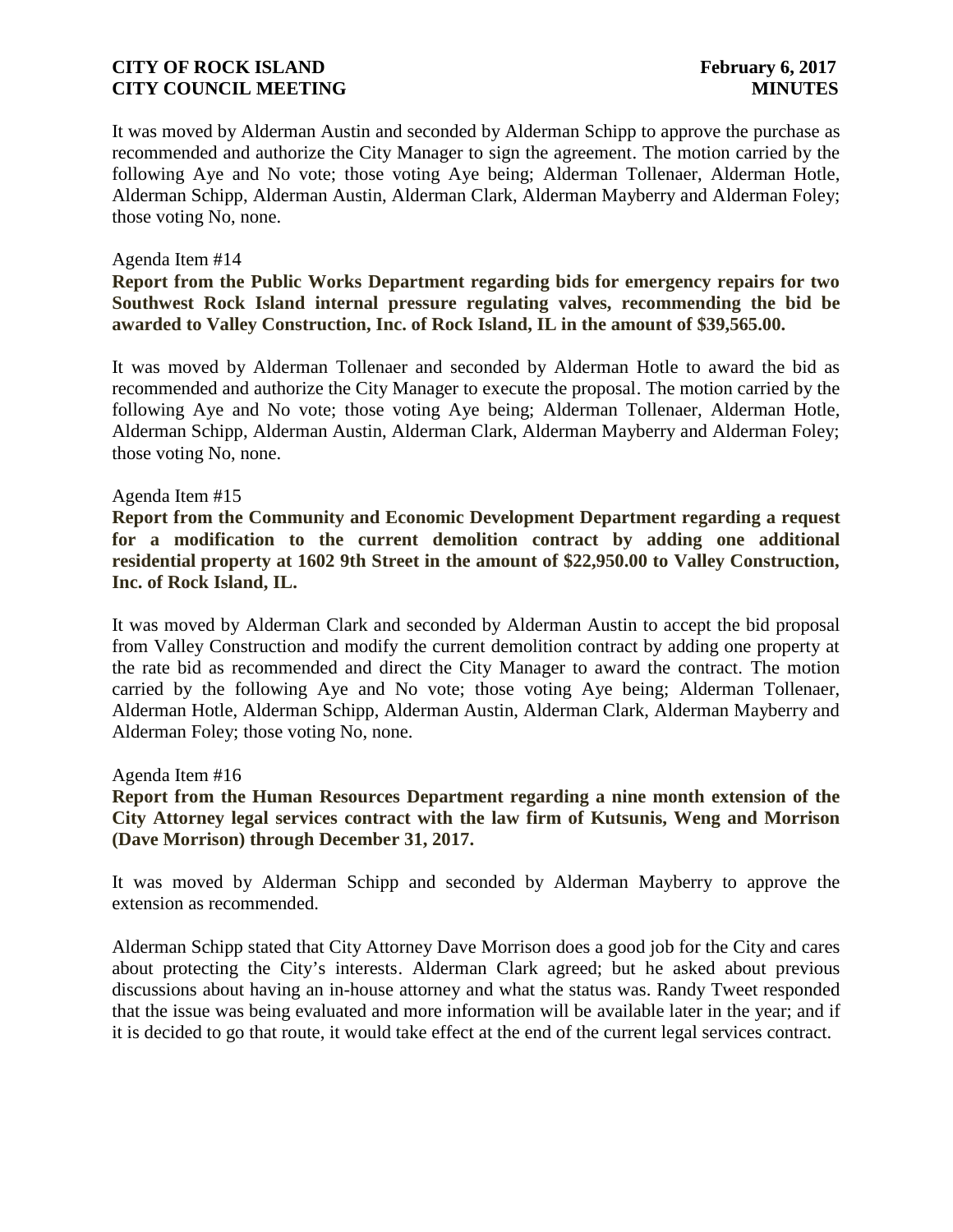The motion carried by the following Aye and No vote; those voting Aye being; Alderman Tollenaer, Alderman Hotle, Alderman Schipp, Alderman Austin, Alderman Clark, Alderman Mayberry and Alderman Foley; those voting No, none.

## Agenda Item #17 **Report from the City Clerk regarding corrections to Exhibit A and Exhibit B of Ordinance No. 056-2016 due to scrivener's errors.**

It was moved by Alderman Schipp and seconded by Alderman Hotle to amend the exhibits as recommended.

Alderman Schipp asked the City Attorney to explain what scrivener's errors were. Attorney Morrison replied they were basically typos in the exhibits attached to the ordinance.

The motion carried by the following Aye and No vote; those voting Aye being; Alderman Tollenaer, Alderman Hotle, Alderman Schipp, Alderman Austin, Alderman Clark, Alderman Mayberry and Alderman Foley; those voting No, none.

Agenda Item #18

#### **Report from the Public Works Department regarding an amended Resolution appropriating \$1,090,133.50 of Motor Fuel Tax funds for street maintenance for 2016.**

It was moved by Alderman Hotle and seconded by Alderman Clark to adopt the resolution as recommended. The motion carried by the following Aye and No vote; those voting Aye being; Alderman Tollenaer, Alderman Hotle, Alderman Schipp, Alderman Austin, Alderman Clark, Alderman Mayberry and Alderman Foley; those voting No, none.

Agenda Item #19

### **Report from the Public Works Department regarding a Resolution appropriating \$1,064,267.50 of Motor Fuel Tax funds for street maintenance in 2017.**

It was moved by Alderman Foley and seconded by Alderman Hotle to adopt the resolution as recommended. The motion carried by the following Aye and No vote; those voting Aye being; Alderman Tollenaer, Alderman Hotle, Alderman Schipp, Alderman Austin, Alderman Clark, Alderman Mayberry and Alderman Foley; those voting No, none.

Agenda Item #20

### **Report from the Finance Department regarding an adjustment to the CY 2017 Budget recommending increasing the Capital Improvements Fund (301) in the amount of \$500,000.00.**

It was moved by Alderman Schipp and seconded by Alderman Hotle to approve the budget adjustment as recommended. The motion carried by the following Aye and No vote; those voting Aye being; Alderman Tollenaer, Alderman Hotle, Alderman Schipp, Alderman Austin, Alderman Clark, Alderman Mayberry and Alderman Foley; those voting No, none.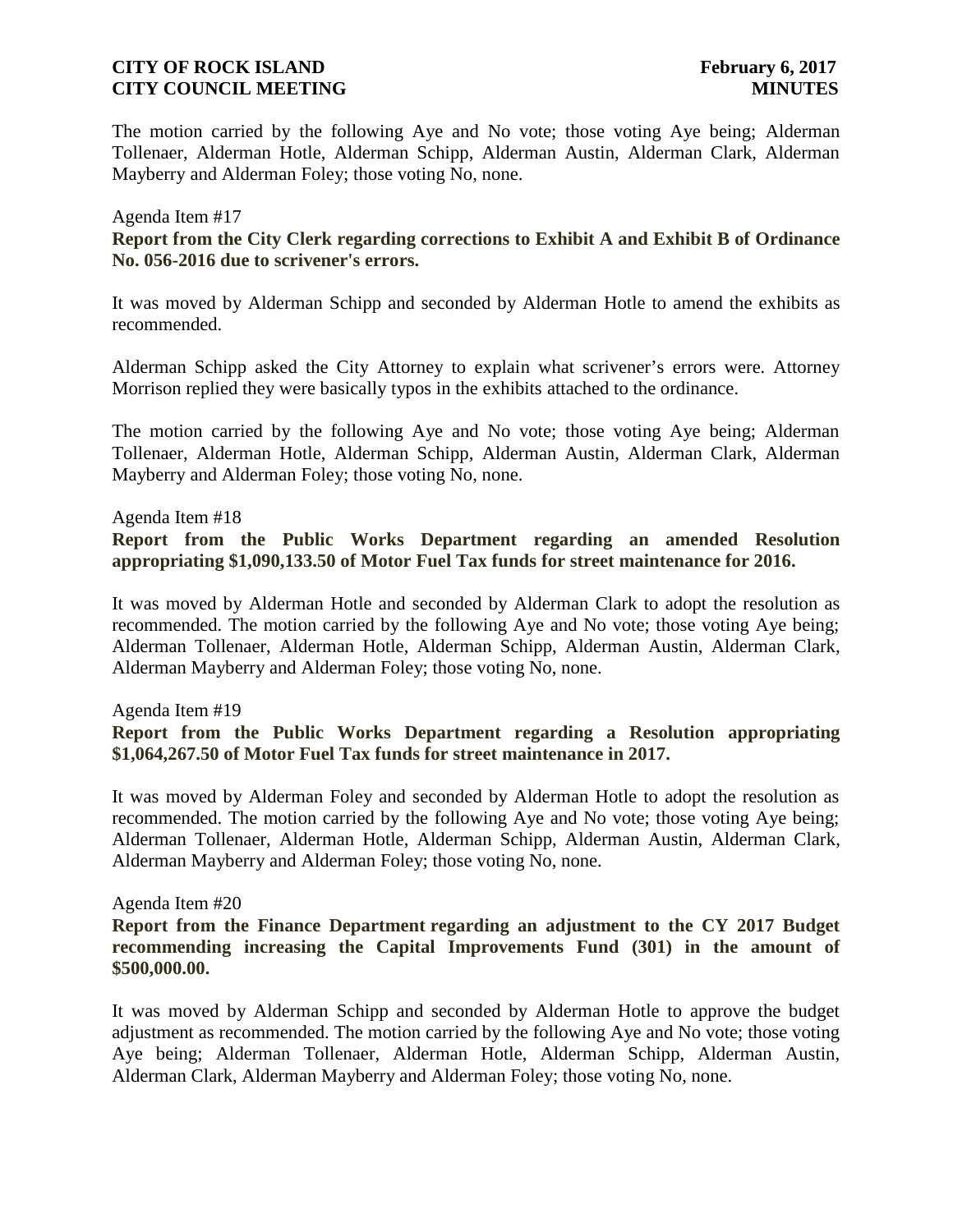Agenda Item #21

**Report from the Community and Economic Development Department regarding the Jumer's Casino Rock Island TIF Surplus, recommending declaring a surplus of funds in TIF 4 in the amount of \$571,341.70.**

It was moved by Alderman Hotle and seconded by Alderman Mayberry to declare the surplus of funds as recommended and authorize the City Finance Director to return the surplus funds to the Rock Island County Treasurer for distribution. The motion carried by the following Aye and No vote; those voting Aye being; Alderman Tollenaer, Alderman Hotle, Alderman Schipp, Alderman Austin, Alderman Clark, Alderman Mayberry and Alderman Foley; those voting No, none.

Agenda Item #22 **Other Business**

Alderman Mayberry asked Community and Economic Development Director Chandler Poole to step forward. Alderman Mayberry asked how many people have applied for and received chicken licenses. Mr. Poole replied two properties have gone through the full process; one license has been issued and the other was still pending. Mr. Poole could not say how many applications were in process. Alderman Mayberry asked where the permits had been issued. Mr. Poole said one was on  $40^{th}$  Street and one was on  $43^{rd}$  Street. Both properties are in Alderman Schipp's ward.

Alderman Mayberry said that at the January  $23<sup>rd</sup>$  Council meeting the Council approved an amended motion to allow only those firms with corporate headquarters in Rock Island to be on the emergency contractor rotation list. Alderman Mayberry asked Attorney Morrison if this would set a precedent with regards to restricting firms with corporate headquarters in Rock Island to bid on City projects. Mr. Morrison replied he is not aware of any other City policies that require firms to have their corporate headquarters in Rock Island. Further discussion followed.

Alderman Mayberry would like more discussion on the matter tonight. Attorney Morrison said Alderman Mayberry could bring a motion to amend the list and if seconded, discussion could then take place. He also said other Council members could comment on the matter without a motion.

Alderman Mayberry moved to amend the emergency contractor list to approve the emergency contractor rotation list as recommended by City staff in their staff report as it appeared in the agenda January 23rd. The motion was seconded by Alderman Tollenaer.

Discussion followed. Alderman Foley said he wanted to change the policy to support businesses with corporate headquarters in Rock Island. He stated there are Council members who support regionalism and as such, then it should be open to all contractors on the Illinois side. Further discussion followed. Mayor Pauley restated the motion and confirmed the motion and the second.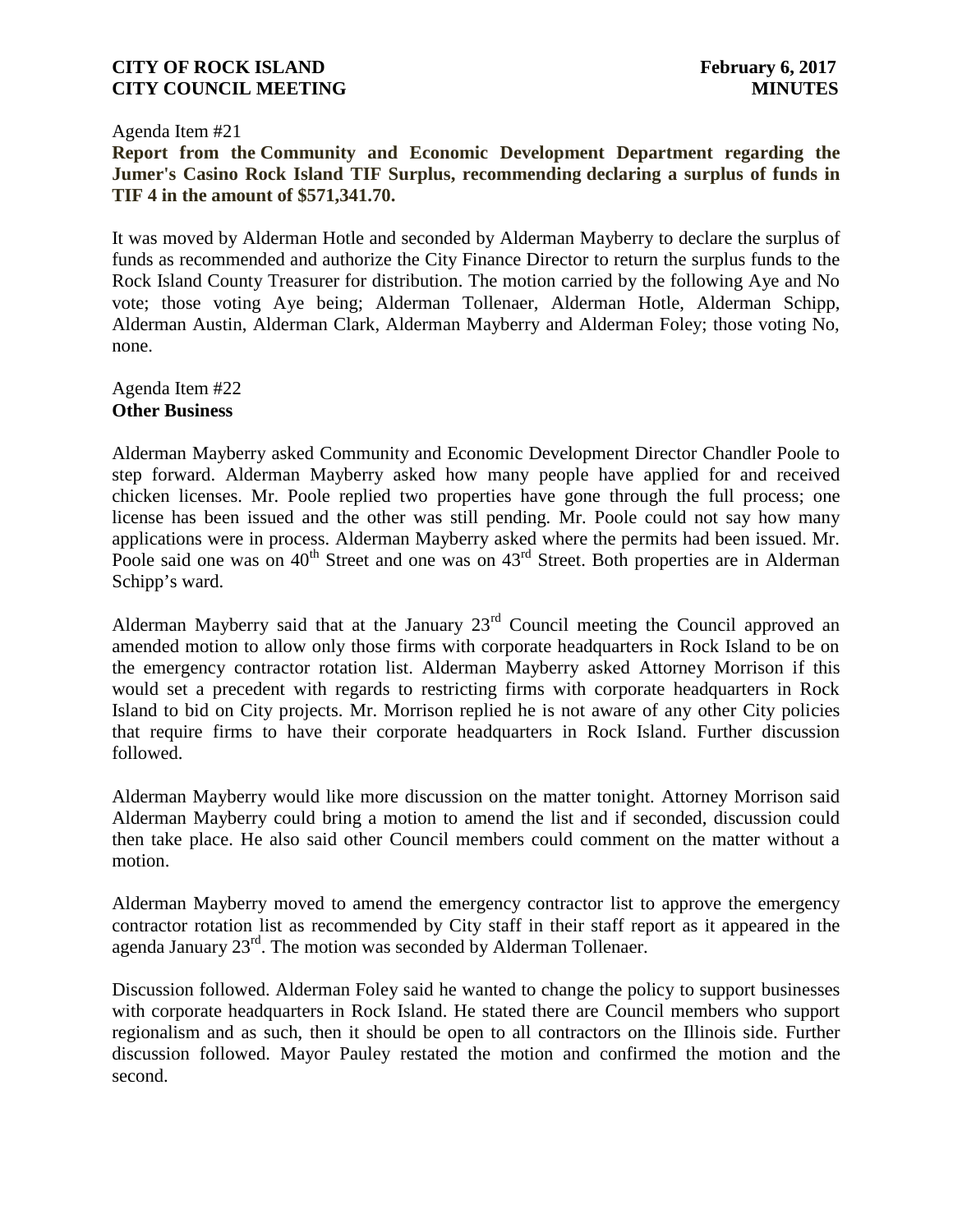The motion was tied by the following Aye and No vote; those voting Aye being; Alderman Tollenaer, Alderman Austin and Alderman Mayberry; those voting No being; Alderman Hotle, Alderman Clark and Alderman Foley; those abstaining, Alderman Schipp.

City Attorney Morrison advised that it was the Mayor's option to vote if he wished to and break the tie. Mayor Pauley stated he supported the original motion; he spoke about Brandt Construction and their two facilities located in Rock Island. Mayor Pauley cast an aye vote, breaking the tie; the motion was carried.

Alderman Foley asked Interim Public Works Director Larry Cook to come up. Alderman Foley said the Council was lead to believe by Terry Brandt and others that the project went smoothly; and now there is a subcontractor, KBC of Savanna, IL, suing Brandt for \$233,000. Alderman Foley asked what is the city's implication and role and what can the subcontractor do against the City with the lawsuit. Attorney Morrison replied that the city had received notice of the lien and the subsequent suit. He stated that the City has held back funds in case the subcontractor wins a judgment against Brandt for non-payment. Alderman Foley asked if a lien can be placed against the City. Mr. Morrison replied no and again stated the City will have the funds to cover any judgment for the subcontractor and for the liquidated damages. Alderman Foley asked if the City has paid Brandt Construction on time. Mr. Tweet replied yes. Mayor Pauley asked when the matter will be concluded. The next court date for the subcontractor's suit is May 18. Alderman Schipp said there is a determination meeting later this month to discuss the total cost for the project and the City will present its case for liquidated damages. Further discussion followed.

Alderman Hotle commended one of her ward residents and city employee, Sergeant Dy Robinson, for her passion about Rock Island and the citizens of Rock Island.

Alderman Schipp explained why he abstained from the votes on the emergency contractor rotation list.He started a new job in January with the Indiana, Illinois, Iowa Foundation for Fair Contracting, a labor-management organization. As such, Alderman Schipp said he felt it could be perceived as a conflict of interest. Alderman Schipp went on to discuss an accusation recently made against him and spoke further about the issues with the  $24<sup>th</sup>$  Street project. Alderman Schipp stated that the Council represents the taxpayers and must put them first; that Council members should uphold the oath of office; and be financial stewards of money spent by the City.

The Council further discussed the matter regarding Brandt Construction.

Ms. Nancy Trice of Rock Island asked the Council to reconsider the use of the blue door hangars used to give one week notice of water being turned off. She had already made payment arrangements with the Finance Department and the following day received the door hangar notice which included a \$35 fee. She did not think that was right since she had already received a notice by mail and made payment arrangements. The consensus of the Council was to research the issue further.

# Agenda Item #23 **Executive Session on Personnel, Property Acquisition and Litigation.**